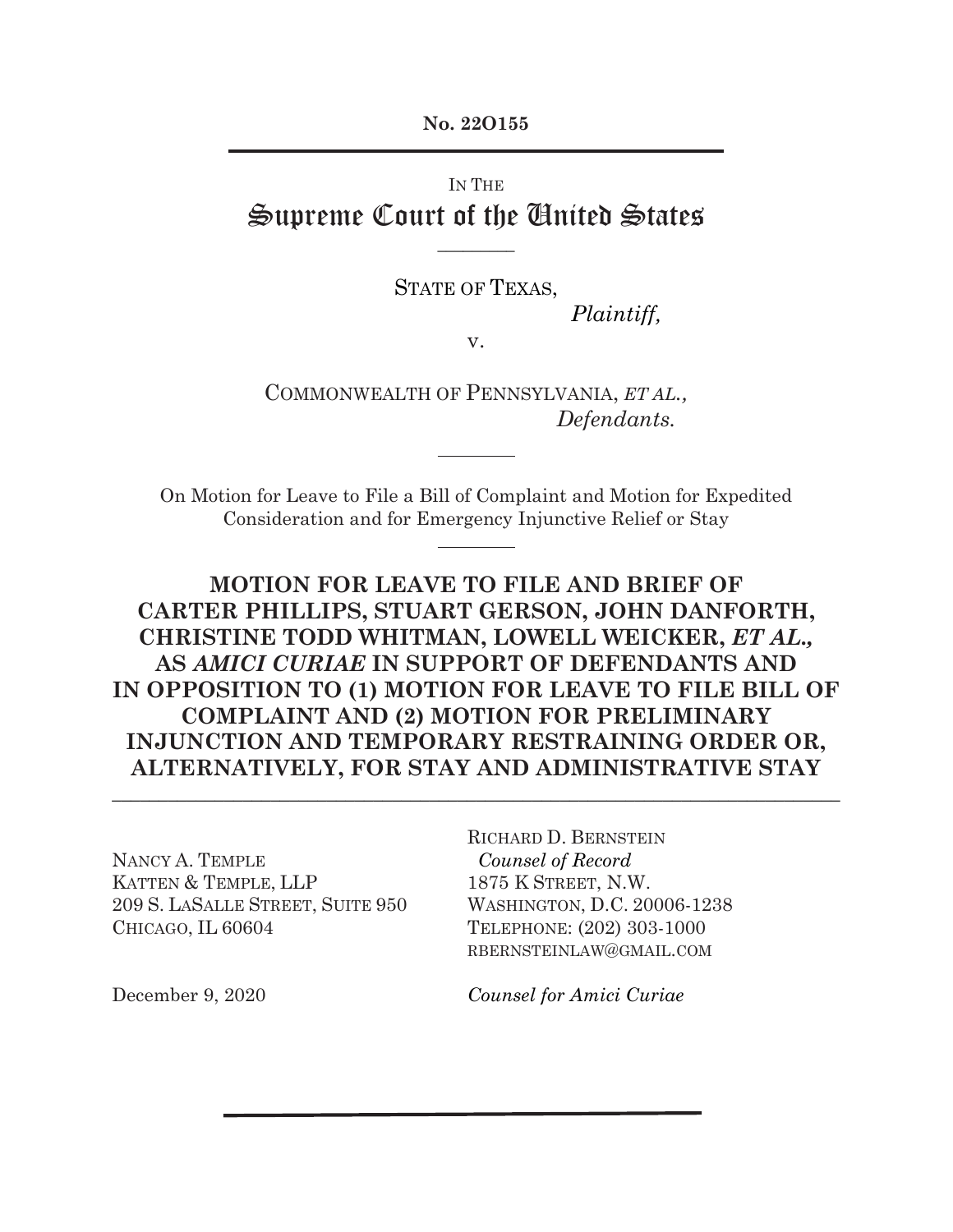### MOTION FOR LEAVE TO FILE<sup>1</sup>

Amici respectfully move for leave to file a short brief as amici curiae in support of Respondents and in opposition to Plaintiff's (1) Motion for Leave to File a Bill of Complaint and (2) Motion for Preliminary Injunction and Temporary Restraining Order or, Alternatively, for Stay and Administrative Stay (the "Plaintiff's Motions"). Defendants Georgia and Pennsylvania consent to, and Defendants Michigan and Wisconsin do not oppose, the filing of the enclosed amici brief in opposition to Plaintiff's Motions. Counsel for Plaintiff has not yet responded to amici counsel's request for consent.

Amici respectfully request that the Court consider the arguments herein and in the enclosed, short *amici* brief. There are myriad reasons to deny Plaintiff's Motions. This amici brief focuses on one: the Constitution does not make this Court the multidistrict litigation panel for trials of presidential election disputes. Pursuant to the Electors Clause and 3 U.S.C. § 5, state legislatures have made state courts the tribunals for presidential election disputes. This Court's only jurisdiction

<sup>&</sup>lt;sup>1</sup> No counsel for any party authored the *amici* brief in whole or in part and no person or entity other than amici made a monetary contribution to its preparation or submission.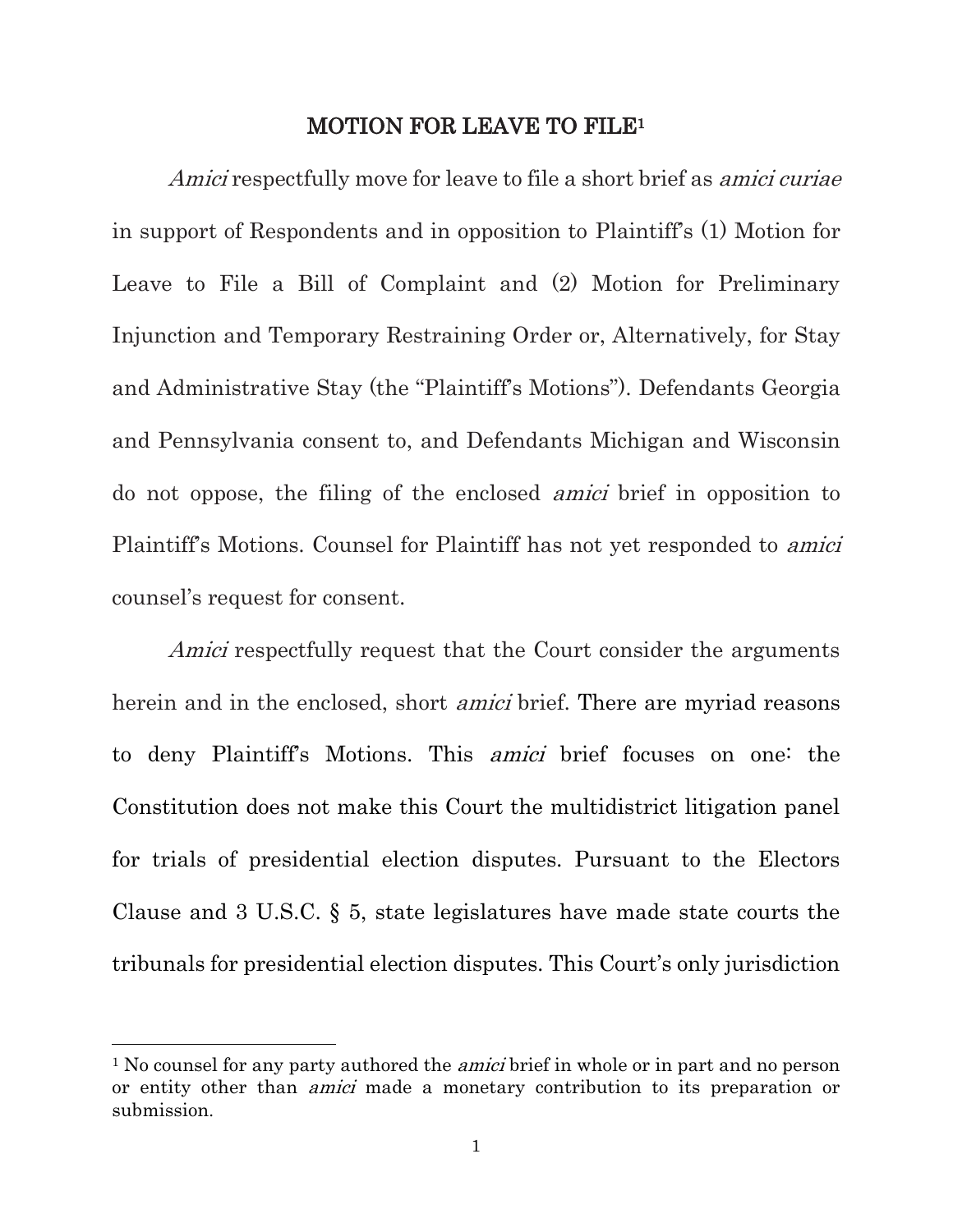is appellate.

The Electors Clause and 3 U.S.C. § 5 contradict the Plaintiff's unprecedented argument that a presidential election dispute is a controversy between two or more states. These provisions contradict Plaintiff's argument by authorizing *each* state to delegate by statute the adjudication of all controversies or contests concerning federal presidential election results in that state to that state's courts. Such statutory delegation to state courts is part of each state legislature's chosen statutory "manner" for presidential elections as much as are the statutes on, for example, mail-in voting. A state's chosen "manner" applies "exclusively," McPherson v. Blacker, 146 U.S. 1, 27 (1892), "absent some other constitutional constraint." Chiafalo v. Washington, 140 S. Ct. 2316, 2324 (2020) (emphasis added). There is no constitutional constraint against state courts being the trial courts for presidential election disputes.

Moreover, 3 U.S.C. § 5 expressly and properly enables a state to designate "its" *state* tribunals as the "conclusive" arbiter of "*any* controversy or contest concerning" presidential election results in that state. (Emphasis added.) In the rare instance that a state supreme court's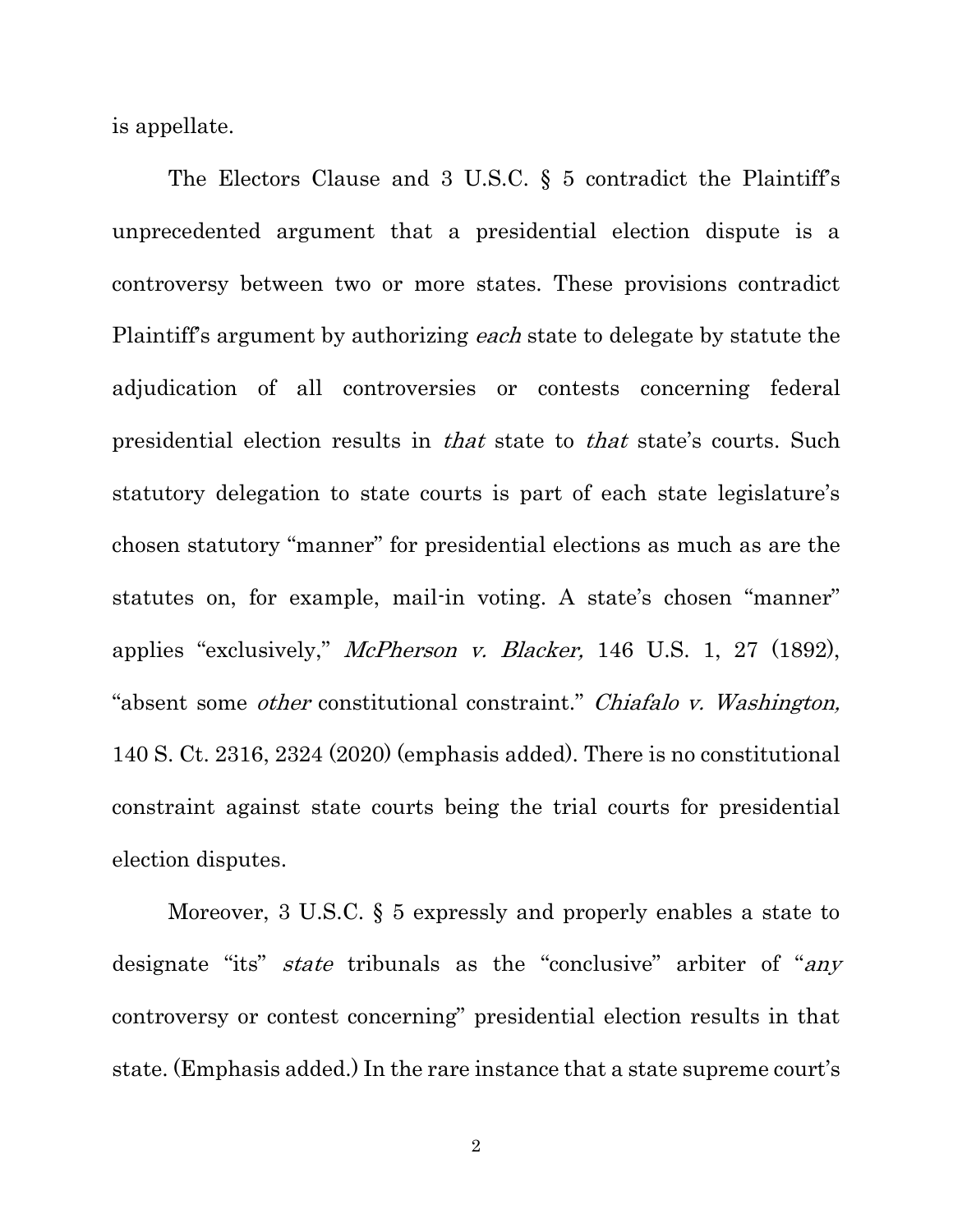ruling violates a federal constitutional provision or statute, this Court has appellate jurisdiction. See, e.g., Bush v. Gore, 531 U.S. 98, 100-01 (2000) (per curiam).

Plaintiff's Motions make a mockery of federalism and separation of powers. It would violate the most fundamental constitutional principles for this Court to serve as the trial court for presidential election disputes.

I. Statement of Movant's Interest.

Amici include lawyers and others who have worked in Republican administrations, and former Senators, governors and Congressional representatives. See Appendix A. Reflecting their experience in supporting the rule of law, amici have an interest in seeing that judicial decisions about the forthcoming election are based on sound legal principles. Amici speak only for themselves personally, and not for any entity or other person.

II. Statement Regarding Brief Form and Timing.

Given the circumstances, *amici* respectfully request leave to file the enclosed brief supporting Defendants and their opposition to the motion without 10 days' advance notice to the parties of intent to file. See Sup. Ct R. 37.2(a). Plaintiff filed the motions on December 8, 2020. The Court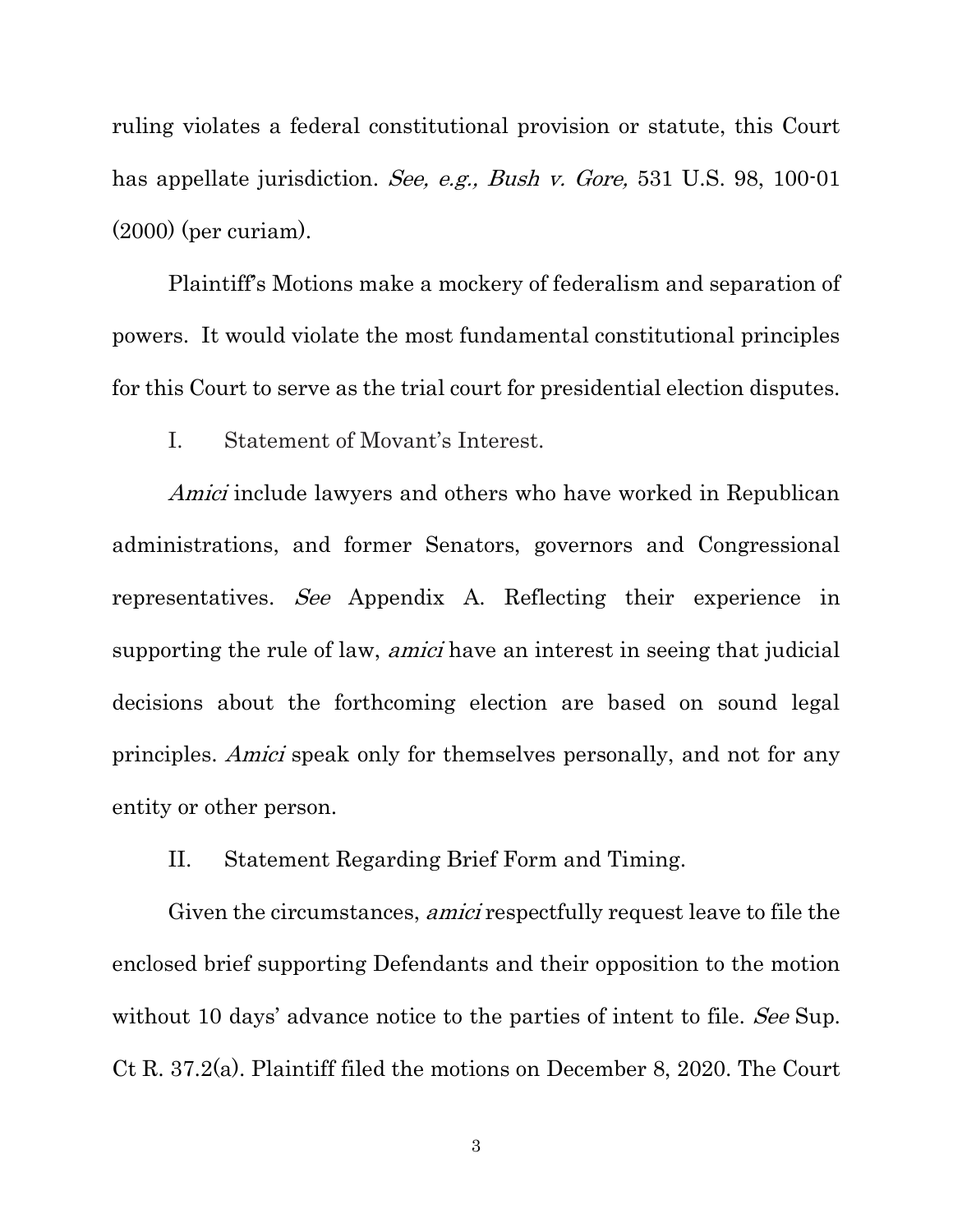ordered responses by 3 p.m. on December 10, 2020. On December 9, 2020, counsel for amici gave notice to Plaintiff and Defendants of the intent of amici to file an amici brief opposing Plaintiff's Motions. On December 9, 2020, Georgia and Pennsylvania consented, and Michigan and Wisconsin stated that they do not oppose the filing of the amici brief. As of the filing of this motion, counsel for amici had not yet heard from counsel for Plaintiff. The above justifies the request to file the enclosed *amici* brief supporting Defendants and in opposition to Plaintiffs' Motions without 10 days' advance notice to the parties of intent to file.

In addition, *amici* respectfully request leave to file the enclosed brief on 8½-by-11-inch paper. Because of the urgent timing of the motion and the logistics required to print this amici brief, amici respectfully request leave to file their brief on 8½-x-11-inch paper.

### **CONCLUSION**

The Court should grant *amici curiae* leave to file the enclosed brief in support of Defendants and in opposition to Plaintiff's Motions, and leave to file the *amici* brief on  $8\frac{1}{2}$ -x-11-inch paper.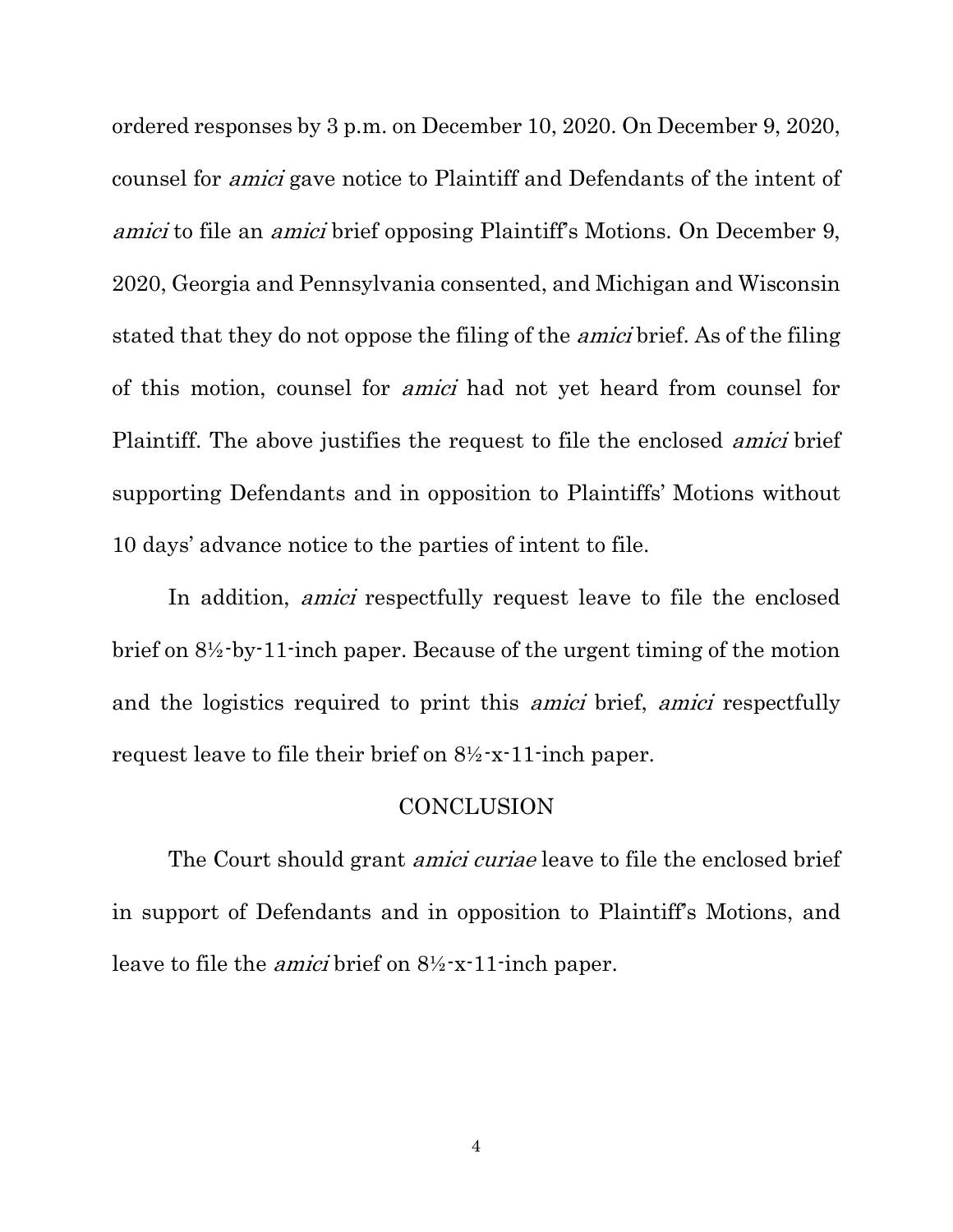December 9, 2020 Respectfully submitted,

/s/ Richard D. Bernstein RICHARD D. BERNSTEIN Counsel of Record 1875 K STREET, N.W. Washington, D.C. 20006-1238 (202) 303-1000 rbernsteinlaw@gmail.com

NANCY A. TEMPLE KATTEN & TEMPLE, LLP 209 S. LASALLE STREET, SUITE 950 CHICAGO, IL 60604

Counsel for Amici Curiae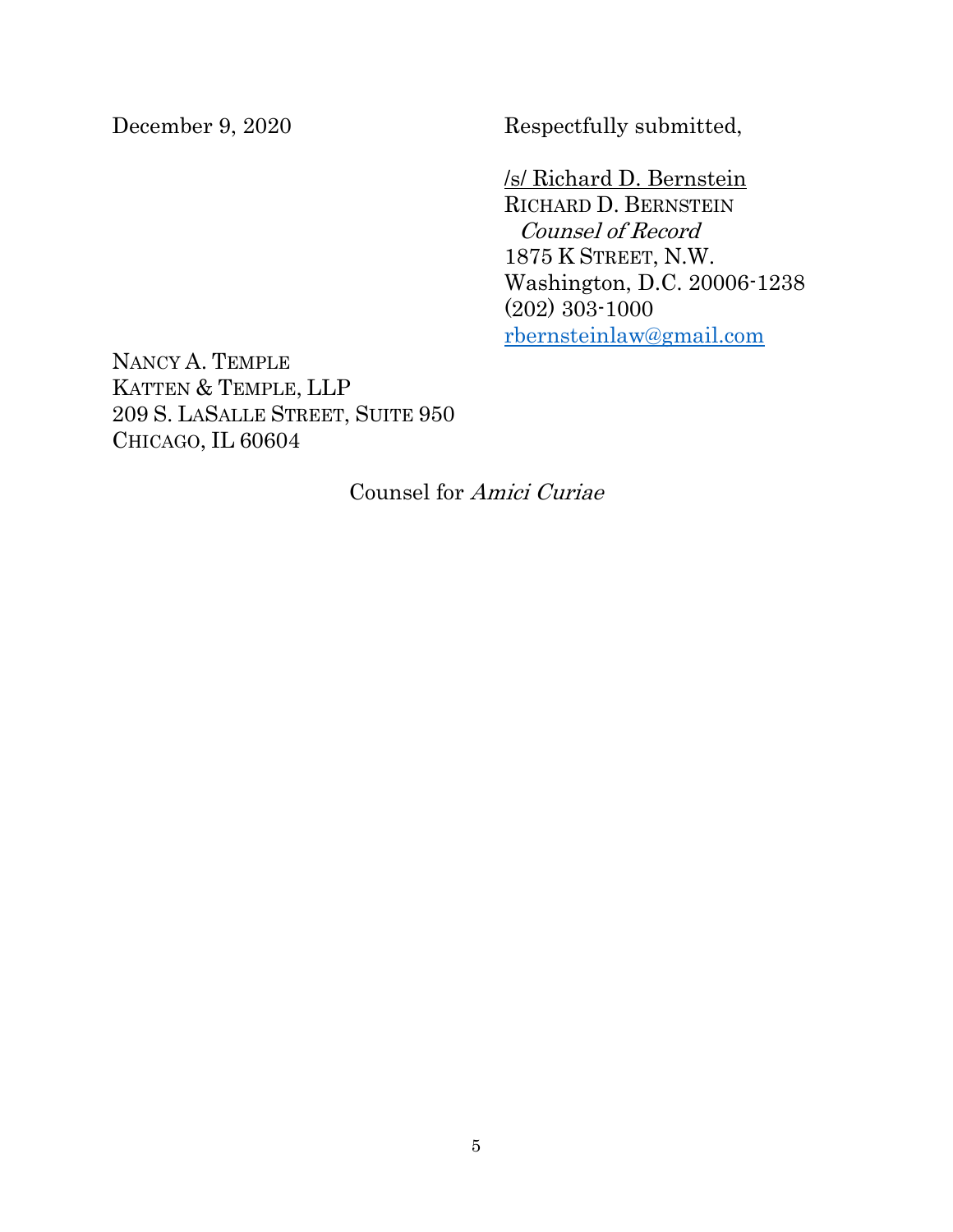# TABLE OF CONTENTS

| <b>INTRODUCTION AND</b>                                                                                     |
|-------------------------------------------------------------------------------------------------------------|
|                                                                                                             |
| I. A PRESIDENTIAL ELECTION DISPUTE IS A<br>CONTROVERSY WITHIN ONE STATE, NOT<br>BETWEEN TWO OR MORE STATES3 |
| II. THE PLAINTIFF'S ORIGINAL ACTION<br>VIOLATES BASIC CONSTITUTIONAL                                        |
|                                                                                                             |
|                                                                                                             |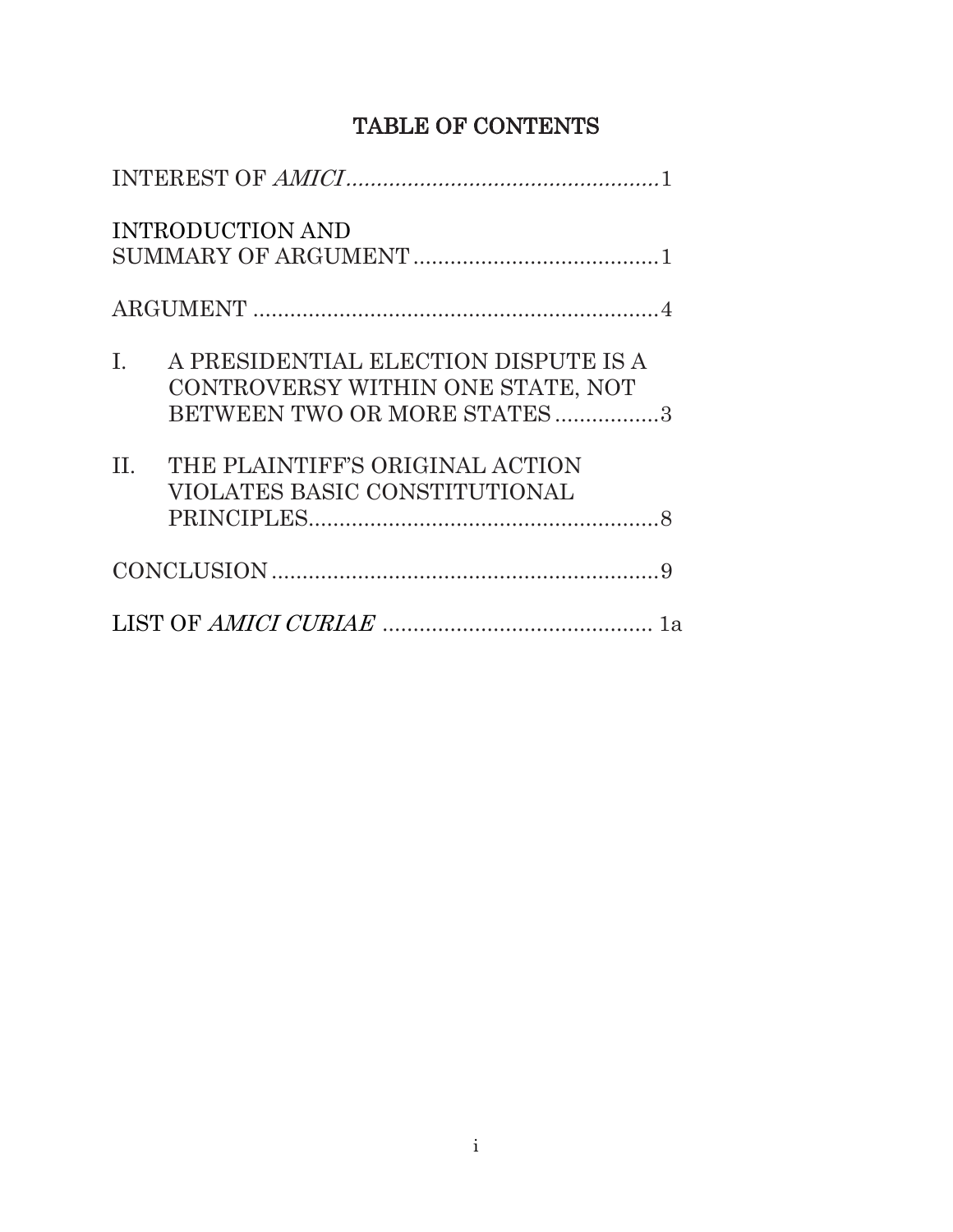# TABLE OF AUTHORITIES

| Cases                                                     | Pages |
|-----------------------------------------------------------|-------|
| Bostock v. Clayton County,                                |       |
| Bush v. Gore,                                             |       |
| Chiafalo v. Washington,                                   |       |
| Kelly v. Commonwealth of Pennsylvania,                    |       |
| McPherson v. Blacker,                                     |       |
| New York v. United States,                                |       |
| Rucho v. Common Cause,                                    |       |
| Shelby County v. Holder,                                  |       |
| Sinochem Int'l Co. Ltd. v. Malaysia Int'l Shipping Corp., |       |
| Wisconsin Voters Alliance v. Wisconsin Election           |       |
| Wood v. Raffensperger,                                    |       |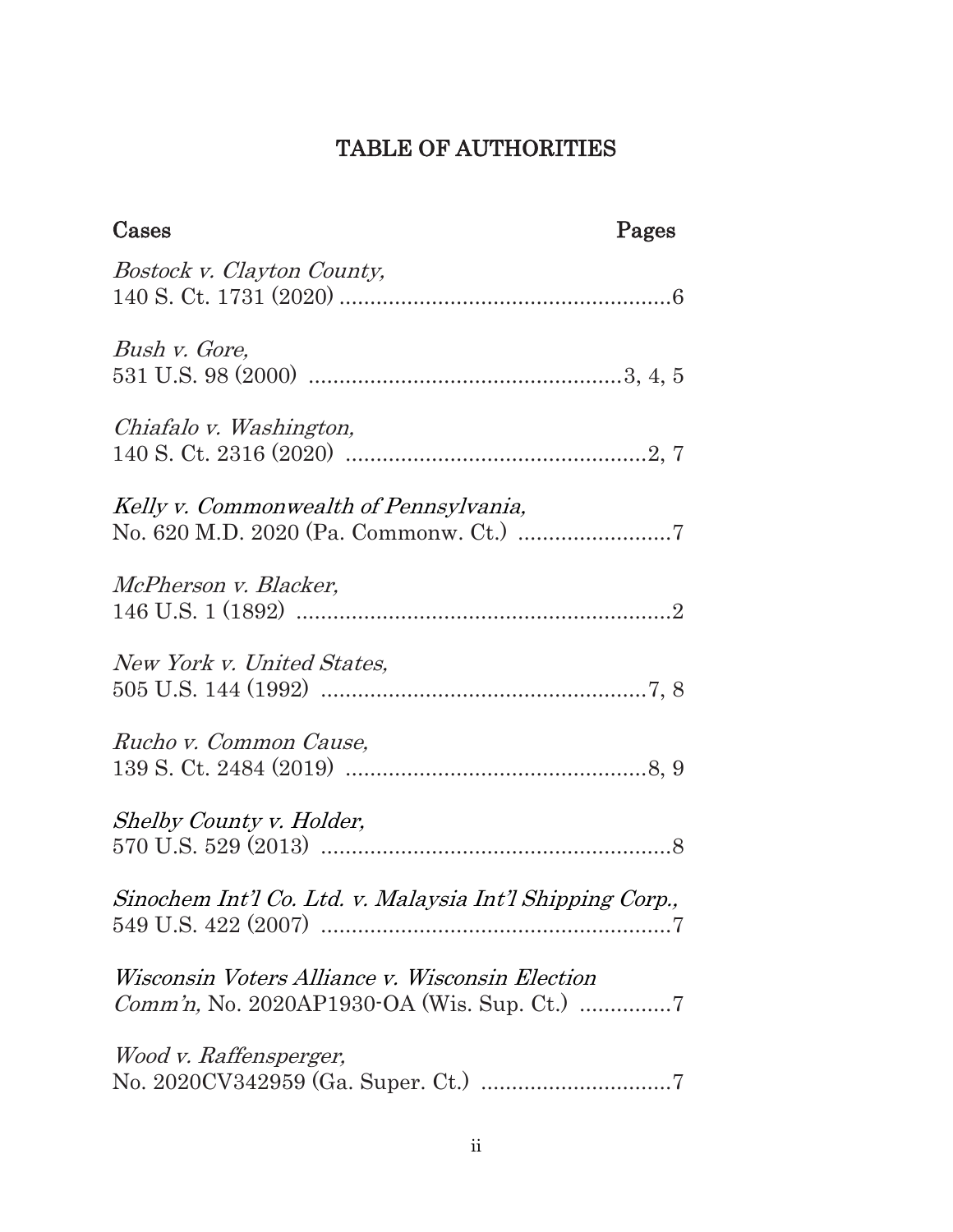# Constitutional and Statutory Authorities

| Pa. Act of Oct. 31, 2019 (P.L. 552, No. 77), § 13(2) |
|------------------------------------------------------|
| <b>Legislative History</b>                           |
|                                                      |
|                                                      |
|                                                      |
|                                                      |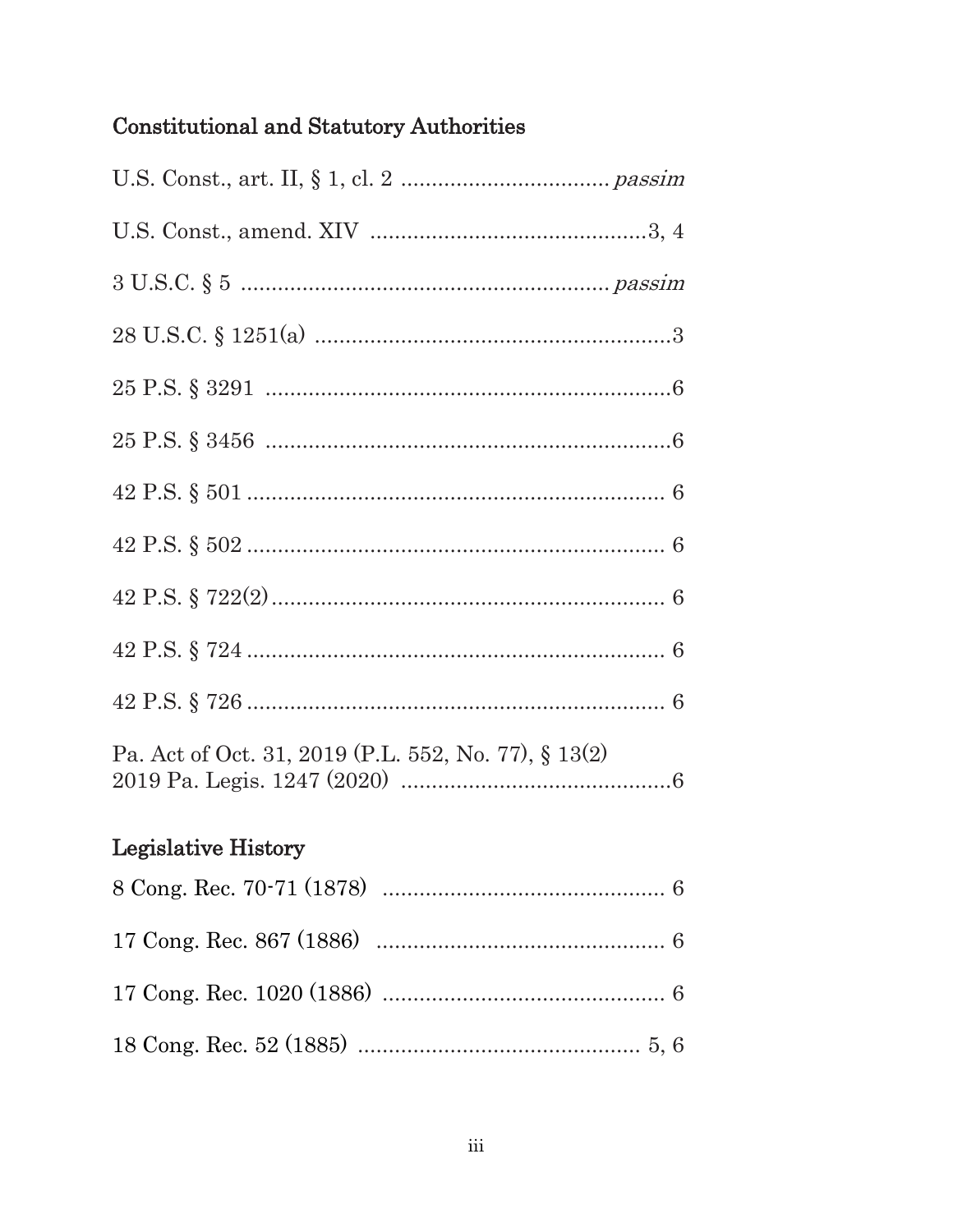### INTEREST OF AMICI CURIAE

Amici include Carter Phillips, former Acting Attorney General Stuart Gerson, former Senator John Danforth, former Governor Christine Todd Whitman, former Senator and Governor Lowell Weicker, conservative legal scholars, and others who have worked in Republican federal administrations. See Appendix A.<sup>1</sup> Reflecting their experience in supporting the rule of law, *amici* have an interest in seeing the rule of law applied in contentious election cases. Amici speak only for themselves personally, and not for any entity or other person.

### INTRODUCTION AND SUMMARY OF ARGUMENT

There are myriad reasons to deny both Plaintiff's motion for leave to file a bill of complaint and its motion for a preliminary injunction and temporary restraining order or, alternatively, for a stay and administrative stay (the "Plaintiff's Motions"). This amici brief focuses on one: the Constitution does not make this Court the multidistrict litigation panel for trials of presidential election disputes. To the contrary, pursuant to the Electors Clause and 3 U.S.C. § 5, state legislatures have

<sup>&</sup>lt;sup>1</sup> No counsel for any party authored the brief in whole or in part, and no person other than amici made a monetary contribution to its preparation or submission.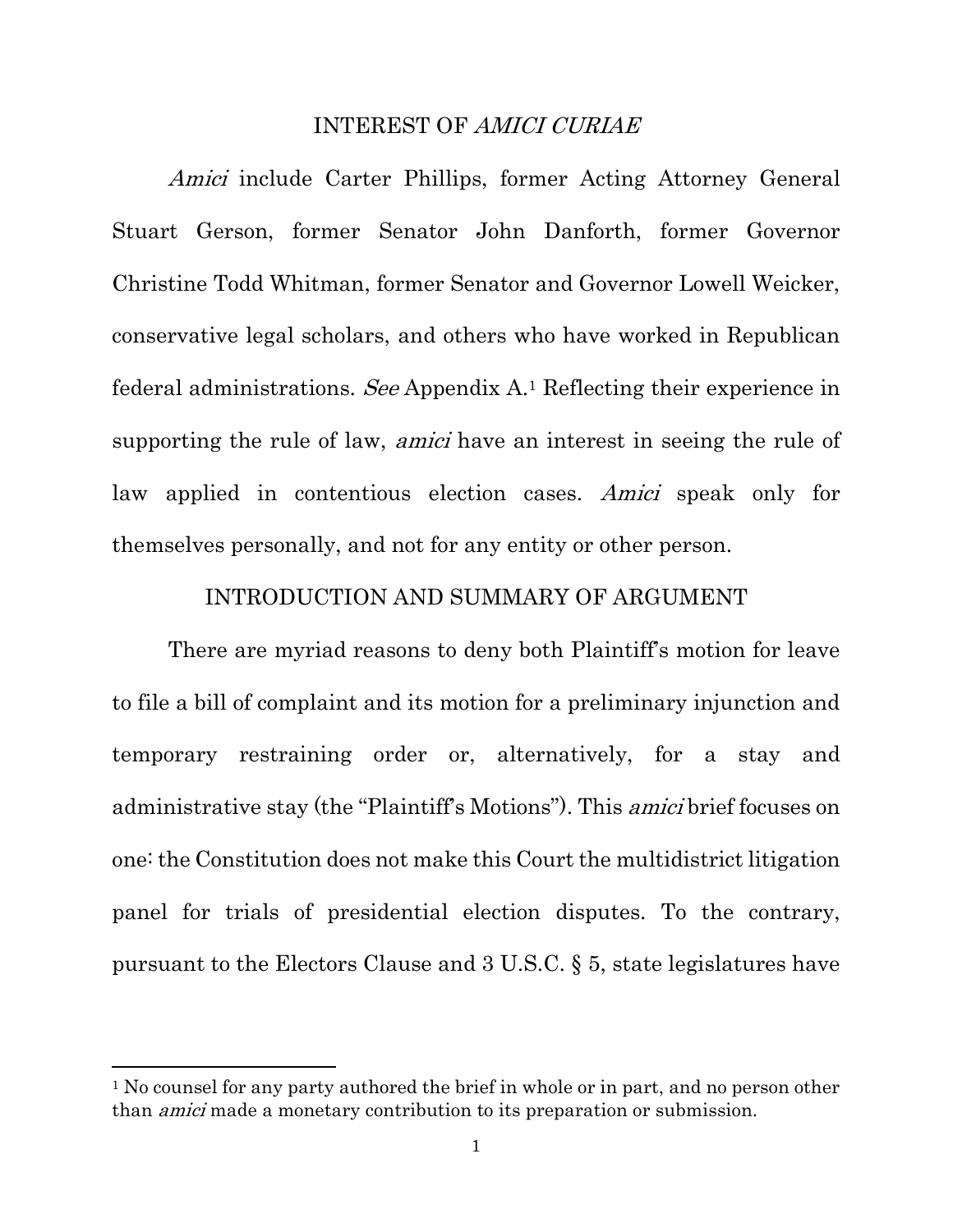made state courts the tribunals for presidential election disputes. This Court's only jurisdiction is appellate.

The Electors Clause and 3 U.S.C. § 5 contradict the Plaintiff's unprecedented argument that a presidential election dispute is a controversy between two or more states. One way these provisions contradict Plaintiff's argument is by authorizing each state to delegate by statute the adjudication of all controversies or contests concerning federal presidential election results in that state to that state's courts. Such statutory delegation to state courts is part of each state legislature's chosen statutory "manner" for presidential elections as much as are the statutes on, for example, mail-in voting. A state's chosen "manner" applies "exclusively," McPherson v. Blacker, 146 U.S. 1, 27 (1892), "absent some other constitutional constraint." Chiafalo v. Washington, 140 S. Ct. 2316, 2324 (2020) (emphasis added). There is no constitutional constraint against state courts being the trial courts for presidential election disputes.

Moreover, 3 U.S.C. § 5 expressly and properly enables a state to designate "its" *state* tribunals as the "conclusive" arbiter of "any controversy or contest concerning" presidential election results in that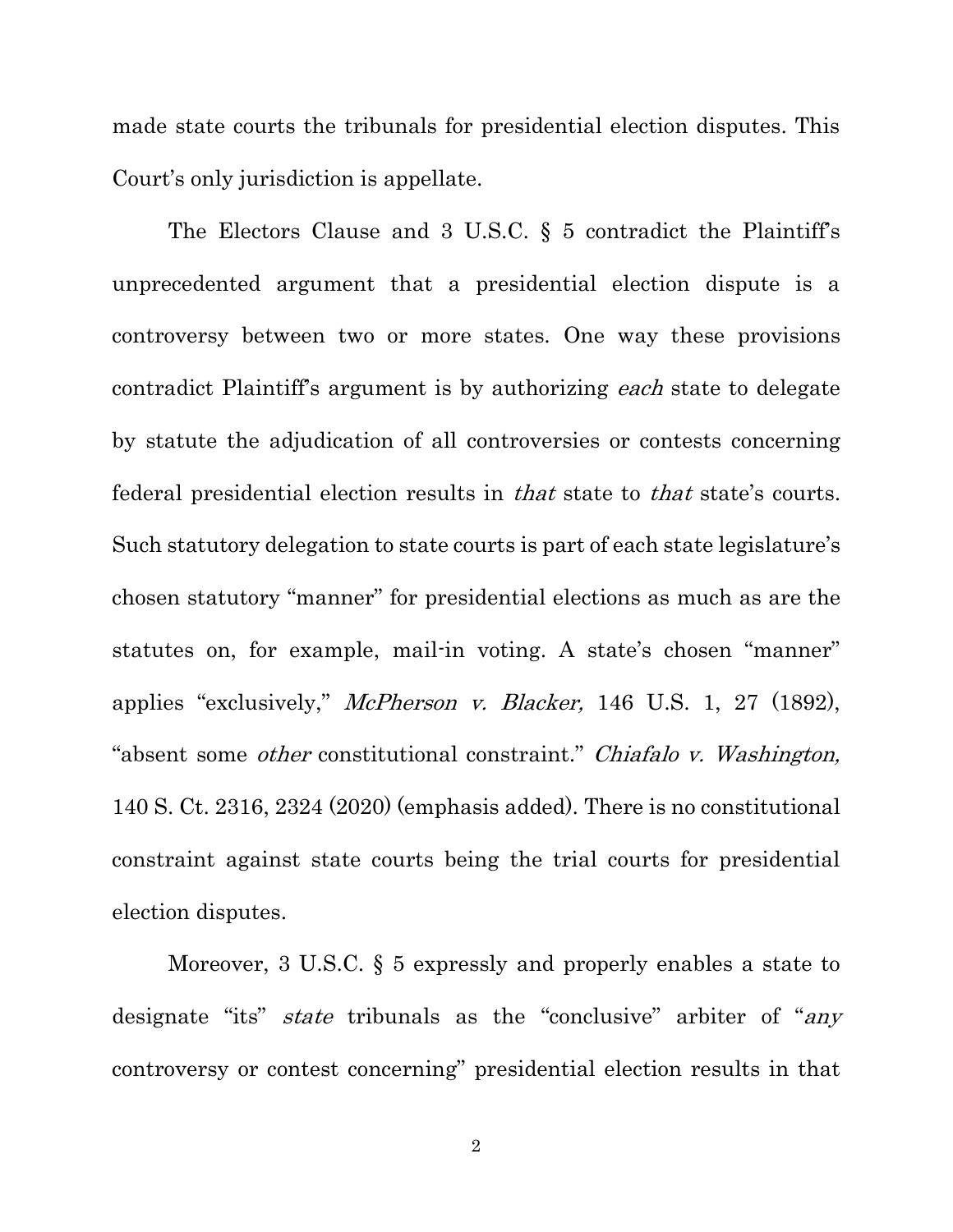state. (Emphasis added). In the rare instance that a state supreme court's ruling violates a federal constitutional provision or statute, this Court has appellate jurisdiction. See, e.g., Bush v. Gore, 531 U.S. 98, 100-01 (2000) (per curiam).

Plaintiff's Motions make a mockery of federalism and separation of powers. It would violate the most fundamental constitutional principles for this Court to serve as the trial court for presidential election disputes.

### ARGUMENT

## I. A PRESIDENTIAL ELECTION DISPUTE IS A CONTROVERSY WITHIN ONE STATE, NOT BETWEEN TWO OR MORE STATES.

Plaintiff raises the unprecedented assertion, contrary to 230 years of history, that a presidential election dispute is, under 28 U.S.C. § 1251(a), a "controvers[y] between two or more States." Brief in Support of Mot. For Leave to File Bill of Complaint, at 7-8. This jiggery-pokery is contradicted by the Electors Clause and 3 U.S.C. § 5.

The Electors Clause begins: "Each State shall appoint, in such manner as the Legislature *thereof* may direct . . . . " U.S. Const., art. II, § 1, cl. 2 (emphasis added). This plainly makes the appointment of electors a state-by-state matter. See also U.S. Const. amend. XII ("The electors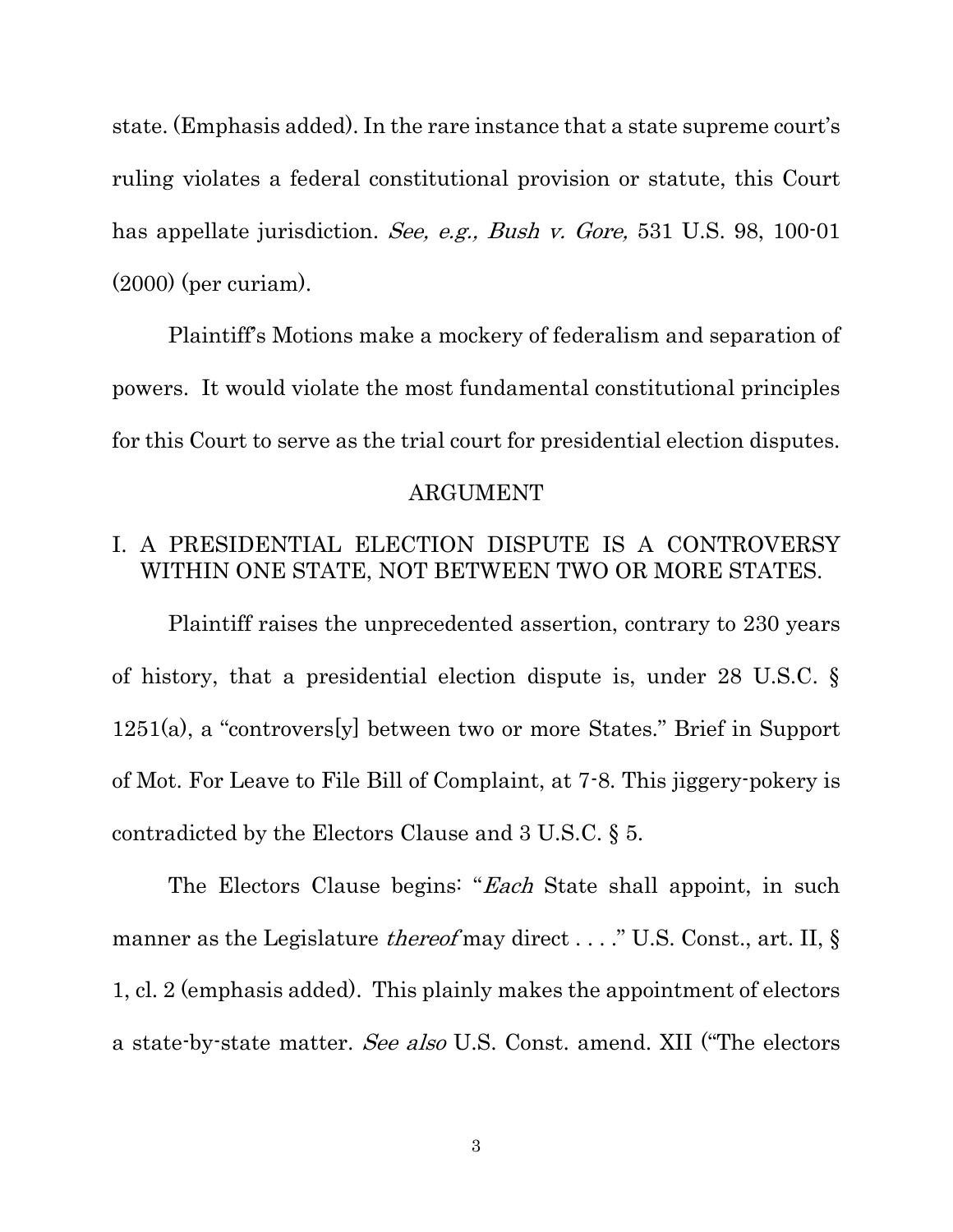shall meet in their *respective* states . . . .") (emphasis added). That is the opposite of a controversy between two or more states.

Each state's power over its state's "manner" includes its legislature's power to "delegate[] the authority to run the election and to oversee election disputes to [its] Secretary of State . . . and to [its] state . .. courts." *Bush v. Gore*, 531 U.S. at 113-14 (Rehnquist, C.J., concurring, joined by Scalia and Thomas, JJ.). In particular, the exclusive "manner" includes statutorily-designated state court proceedings for post-election "protest[s]" and "[c]ontests" concerning, among other things, "canvassing" and "certification." Id. at 116-18.

Likewise, 3 U.S.C. § 5 states that "when *any State* shall have provided," under pre-election law, for "its final determination of any controversy or contest concerning [presidential election results], by judicial or other methods or procedures," a *state* supreme court's decision about its state's law is "conclusive" for "the electors appointed by *such* state." (Emphases added). The multiple references to a state-by-state process is confirmed by the drafting history of 3 U.S.C. § 5, in which sponsors repeatedly stated that the phrase " $its$  final determination . . . by judicial or other methods or procedures" meant determination by "the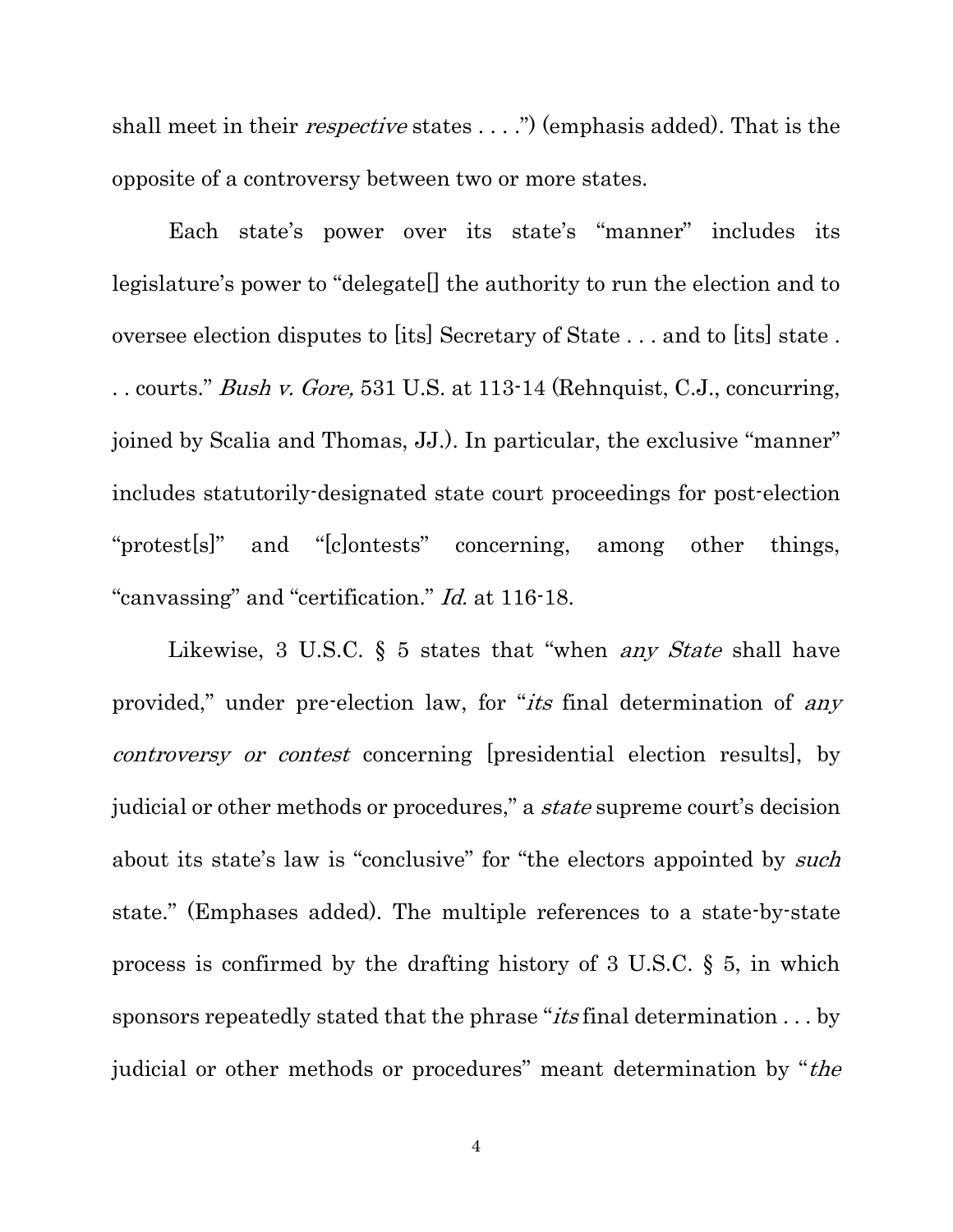State tribunal." 18 Cong. Rec. 52 (1885) (statement of Rep. Adams) (emphases added); 8 Cong. Rec. 70-71 (1878) (statement of Sen. Morgan) (emphases added); see also, e.g., 17 Cong. Rec. 1020 (1886) (statement of Sen. Hoar) ("The bill provides that where *the State* has created a tribunal for determination of [presidential election controversies], the proceedings of that tribunal shall be conclusive . . . .") (emphases added); id. at 867 (statement of Sen. Morgan) (3 U.S.C. § 5 "secure[s] to each State its full electoral power, to be expressed and exercised, as far as may be, under the Constitution, through its own laws and through the final and conclusive judgment of its own tribunals.") (emphases added). In this election, the courts of each of the four defendant states have diligently adjudicated each of the presidential election controversies and contests brought before them – including the many belated and repetitive cases. See Democracy Docket, http://democracydocket.com (last vistited Dec. 9, 2020) (cataloging cases and orders state by state).

The *Bush v. Gore* concurrence explained that a state's legislature's chosen "manner" is not merely "isolated sections of the code" but rather the "general coherence of the legislative scheme." 531 U.S. at 114. Using Pennsylvania as an example, statutes enacted by its General Assembly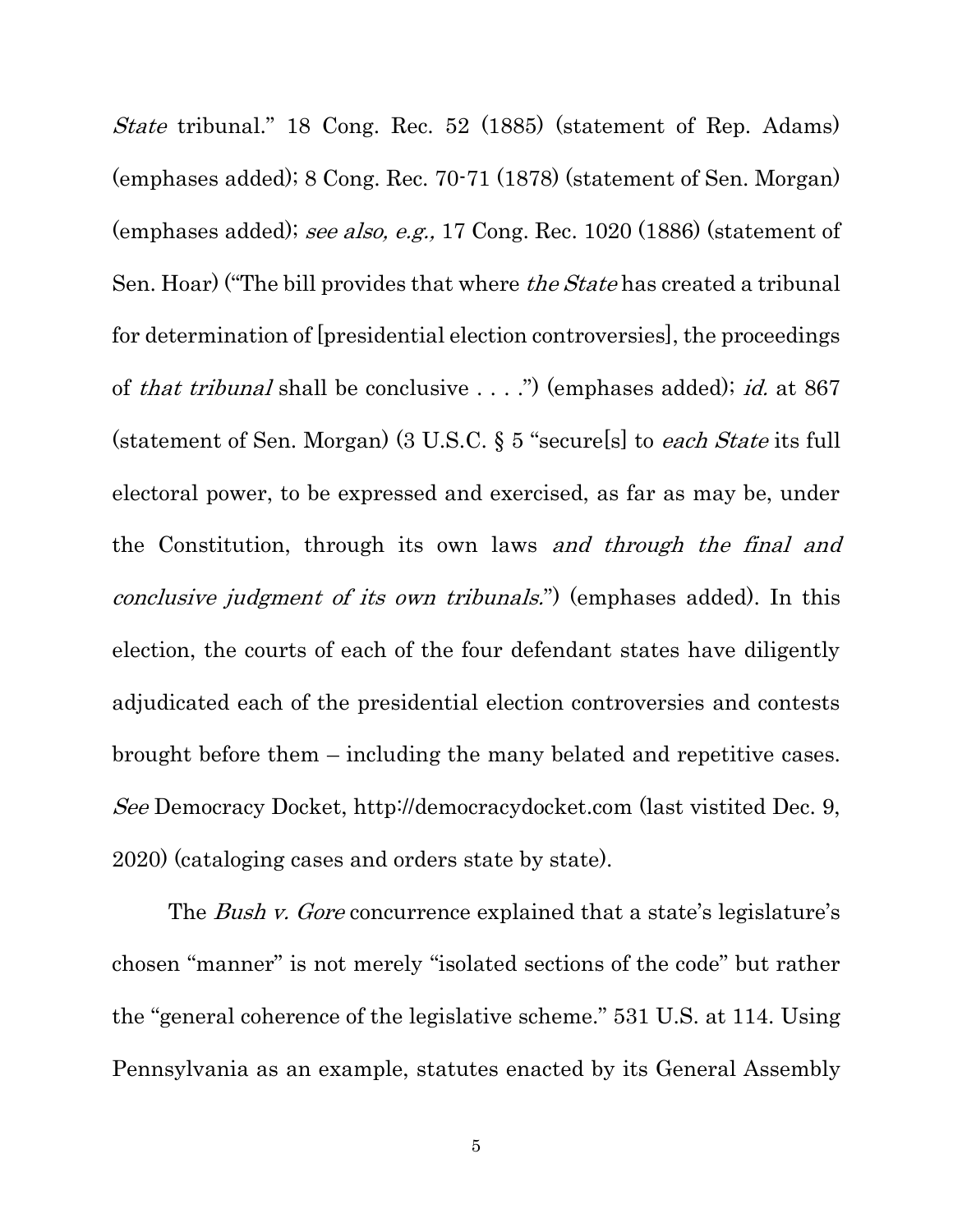both give state courts original jurisdiction over presidential election disputes in that state, see, e.g., 25 P.S. §§ 3291, 3456, and make the Pennsylvania Supreme Court, not this Court, the final adjudicator of state law in all cases, including presidential election disputes arising in Pennsylvania. See, e.g., 42 P.S. §§ 501-02, 722(2), 724, 726; Act of October 31, 2019 (P.L. 552, No. 77), § 13(2), 2019 Pa. Legis. Sen. Act. 2019-77. Neither "manner" in the Electors Clauses nor "its final determination" in 3 U.S.C. § 5 permits any exception that would allow this Court to override these Pennsylvania statutes or similar statutes in Georgia, Michigan, and Wisconsin. When a text does not "include any exceptions to a broad rule, courts apply the broad rule." Bostock v. Clayton County, 140 S. Ct. 1731, 1747 (2020).

The delegated final authority of state courts is a part of the exclusive "manner" directed by a state legislature just as much as are that state's statutes regarding, for example, mail-in voting. Plaintiff has offered no legal argument how the word "Legislature" permits overriding the state statutes that give state courts both original jurisdiction and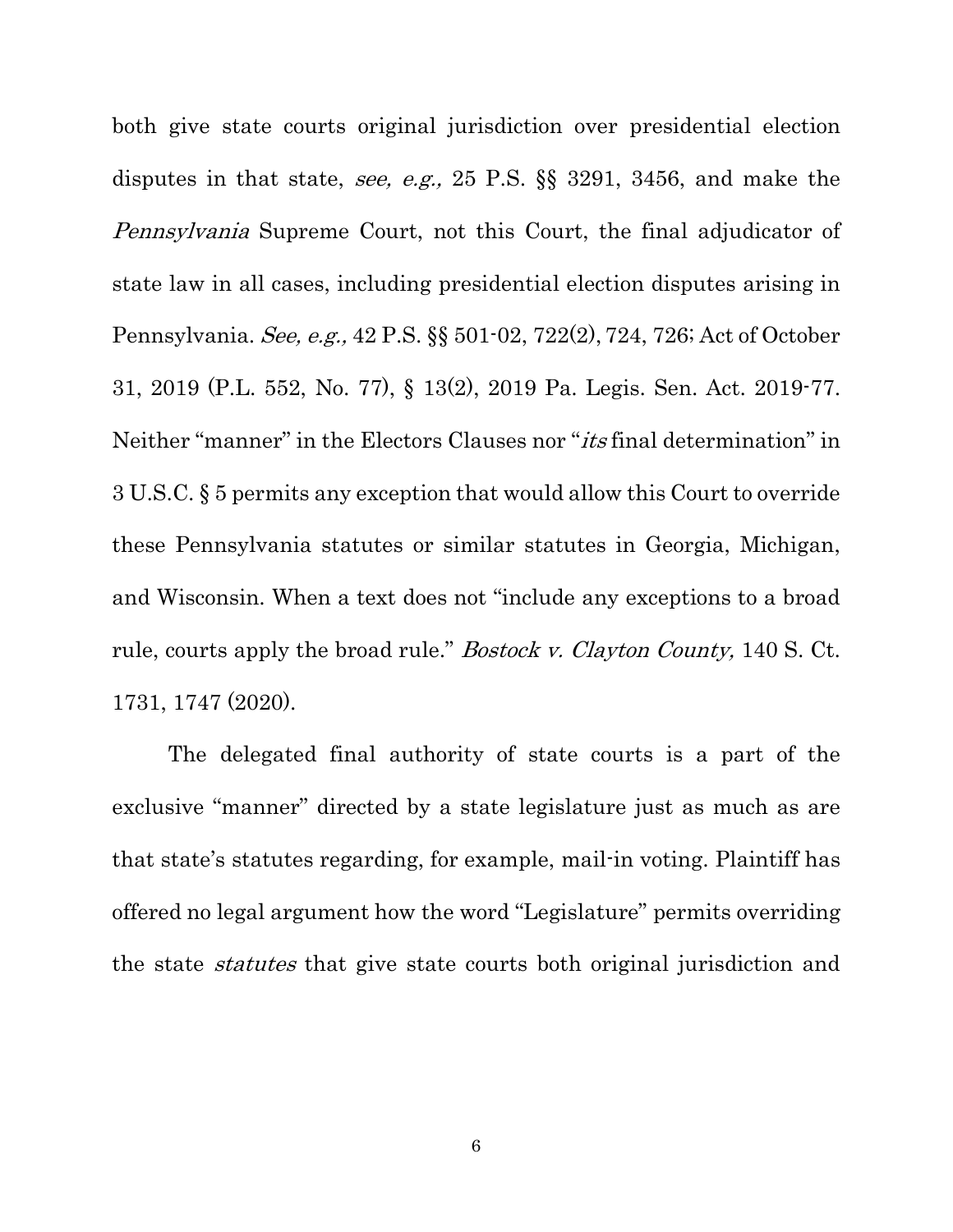final authority to interpret state election laws and decide any remedial issues thereunder.<sup>2</sup>

This does not mean that, under the Electors Clause, every interpretation of state law by a final state supreme court decision in a presidential election dispute is immune to review by this Court. As Bush v. Gore illustrates and Chiafalo held, this Court can exercise discretionary appellate review if state election law, or any remedial issue thereunder, as interpreted by a state supreme court, violates "some other constitutional constraint." 140 S. Ct. at 2324. That is not remotely this case.<sup>3</sup>

<sup>3</sup> Amici have filed *amici* briefs in Pennsylvania, Georgia, and Wisconsin state courts demonstrating that the narrow, rare exception in 3 U.S.C. § 2 does not apply and that state legislatures in those states are barred by 3 U.S.C. § 1, 3 U.S.C. § 6, and the Electors Clause from appointing electors after election day. See Kelly v. Commonwealth of Pennsylvania, No. 620 M.D. 2020, filed Nov 23, 2020 (Pa. Commonw. Ct.), available at http://www.pacourts.us/assets/files/setting-7840/file-10708.pdf?cb=6c4b7b; Wood v. Raffensperger, No. 2020CV342959, filed Dec. 4, 2020 (Ga. Super. Ct.), available at http://kattentemple.com/wpcontent/uploads/2020/12/2020-12-04-GEORGIA-AMICI-BRIEF.pdf; Wisconsin Voters Alliance v. Wisconsin Election Comm'n, No. 2020AP1930-OA (Wis. Sup. Ct.), available at http://kattentemple.com/wp-content/uploads/2020/12/2020-11-27-Amici-Brief-final.pdf. Those same *amici* briefs demonstrate that each state, by statute, requires popular election of presidential electors, and any change from popular election to legislature selection would require a new statute, which would be subject to the governor's veto under Smiley v. Holm, 285 U.S. 355, 368-73 (1932).

<sup>2</sup> Although this Court lacks original jurisdiction, it has discretion to deny the Plaintiff's Motions instead or, alternatively, on any non-merits ground, including lack of standing. See Sinochem Int'l Co. Ltd. v. Malaysia Int'l Shipping Corp., 549 U.S. 422, 431-32 (2007).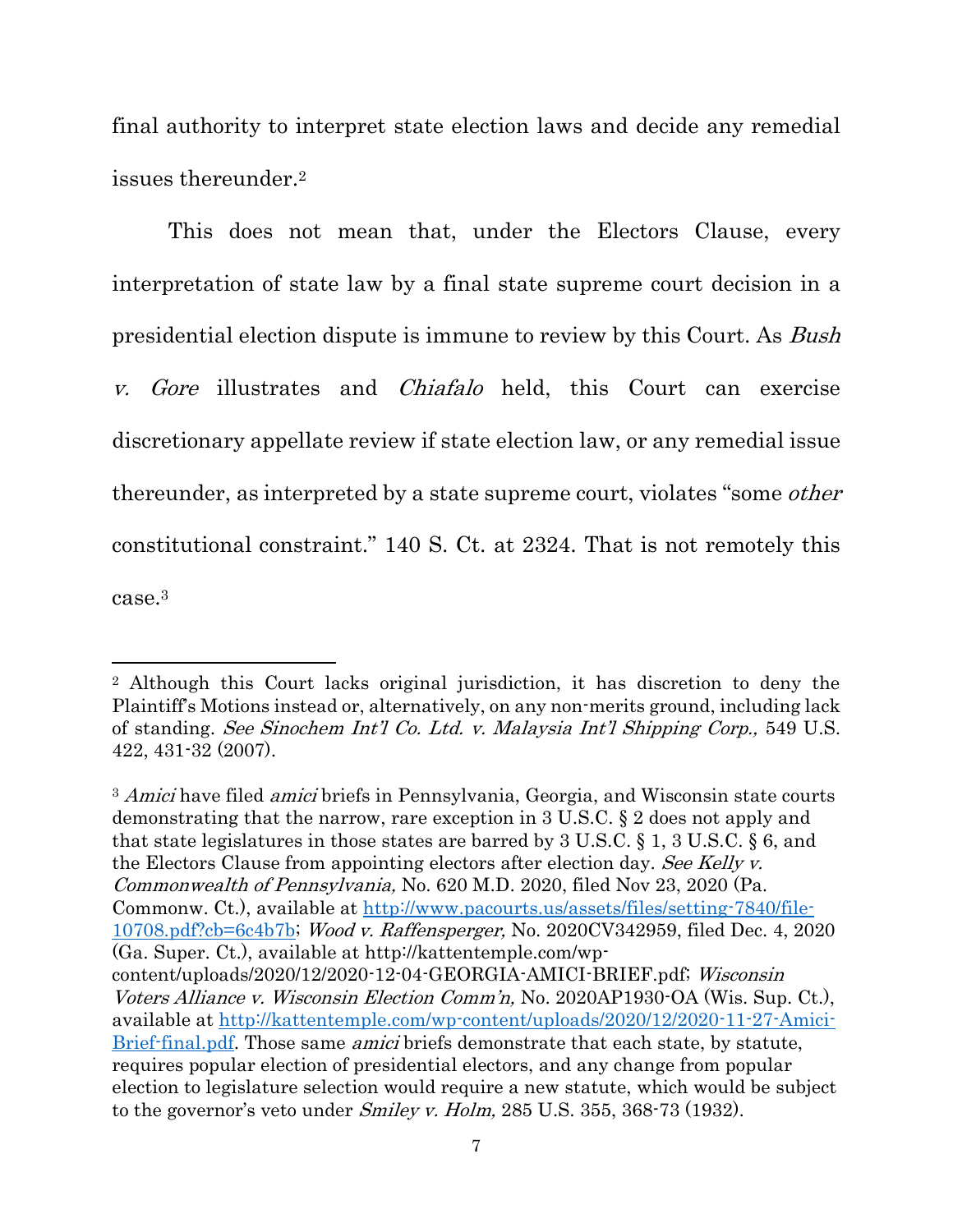## II. THE PLAINTIFF'S ORIGINAL ACTION VIOLATES BASIC CONSTITUTIONAL PRINCIPLES.

Federalism and the separation of powers protect our liberties. See *Shelby County v. Holder,* 570 U.S. 529, 543 (2013). They "divide  $\Box$  power among sovereigns and among branches of government precisely so that we may resist the temptation to concentrate power in one location as an expedient solution to the crisis of the day." New York v. United States, 505 U.S. 144, 187 (1992). Consistent with these principles, the Constitution and Congress have enabled each state to provide law and to adjudicate in its courts all controversies about the presidential election in that state.

This Court should reject Plaintiff's request to transfer the powers of 50 state court systems to this Court. The caution of Rucho v. Common Cause, 139 S. Ct. 2484 (2019), fits here even more:

> What the [Plaintiff] seek[s] is an unprecedented expansion of [federal] judicial power. . . . The expansion of judicial authority would not be into just any area of controversy, but into one of the most intensely partisan aspects of American political life. That intervention would be unlimited in scope and duration – it would recur over and over again around the country with each [presidential election]. Consideration of the impact of today's ruling on democratic principles cannot ignore the effect of the unelected and politically unaccountable branch of the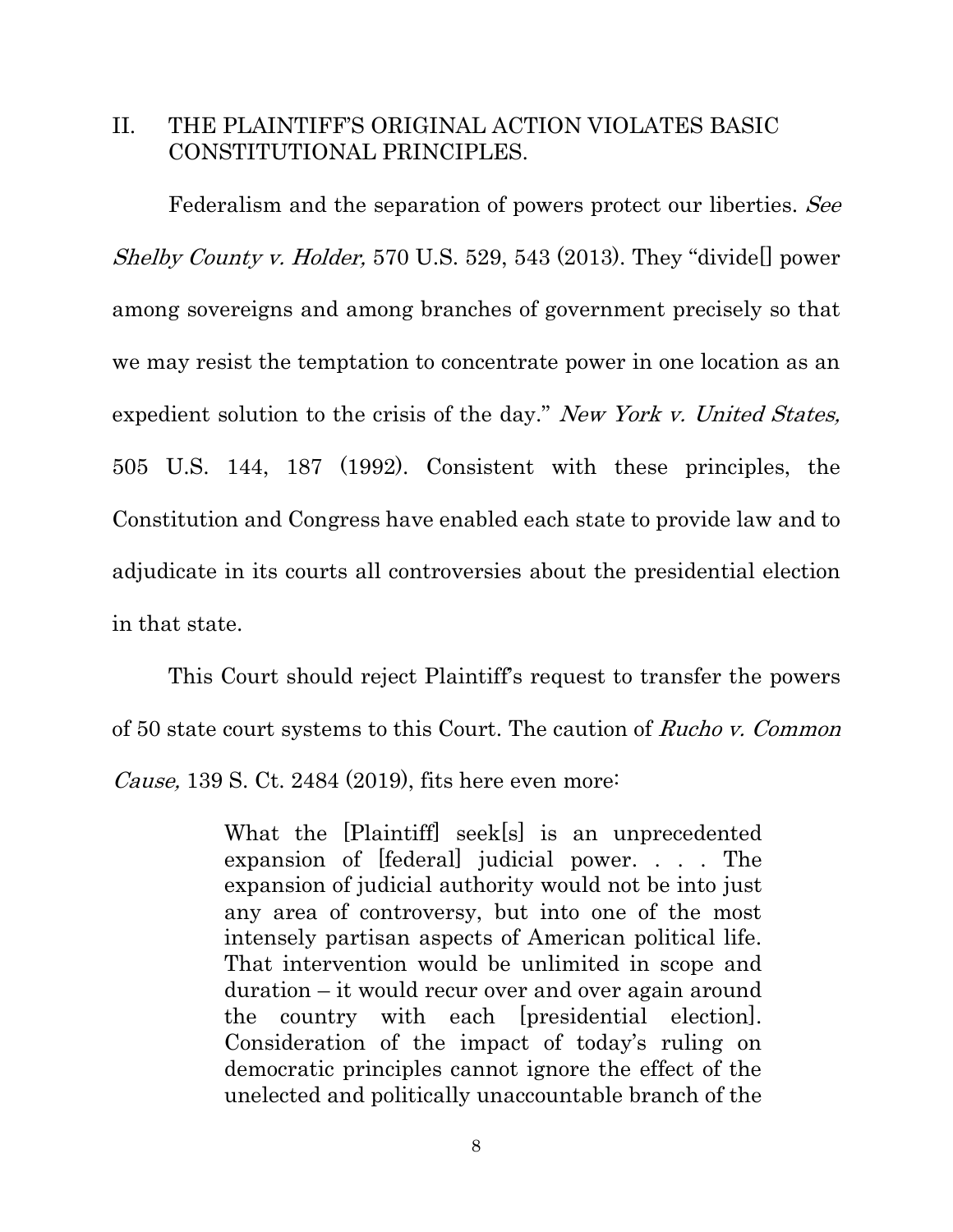Federal Government assuming such an extraordinary and unprecedented role.

139 S. Ct. at 2507.

## **CONCLUSION**

## This Court should deny Plaintiff's Motions.

December 9, 2020 Respectfully submitted,

Katten & Temple, LLP Counsel of Record 209 S. LaSalle Street 1875 K Street, N.W.

/S/ RICHARD D. BERNSTEIN\_\_\_\_\_\_\_\_\_\_\_\_\_\_ NANCY A. TEMPLE RICHARD D. BERNSTEIN Chicago, IL 60604 Washington, D.C. 20006-1238 (202) 303-1000 rbernsteinlaw@gmail.com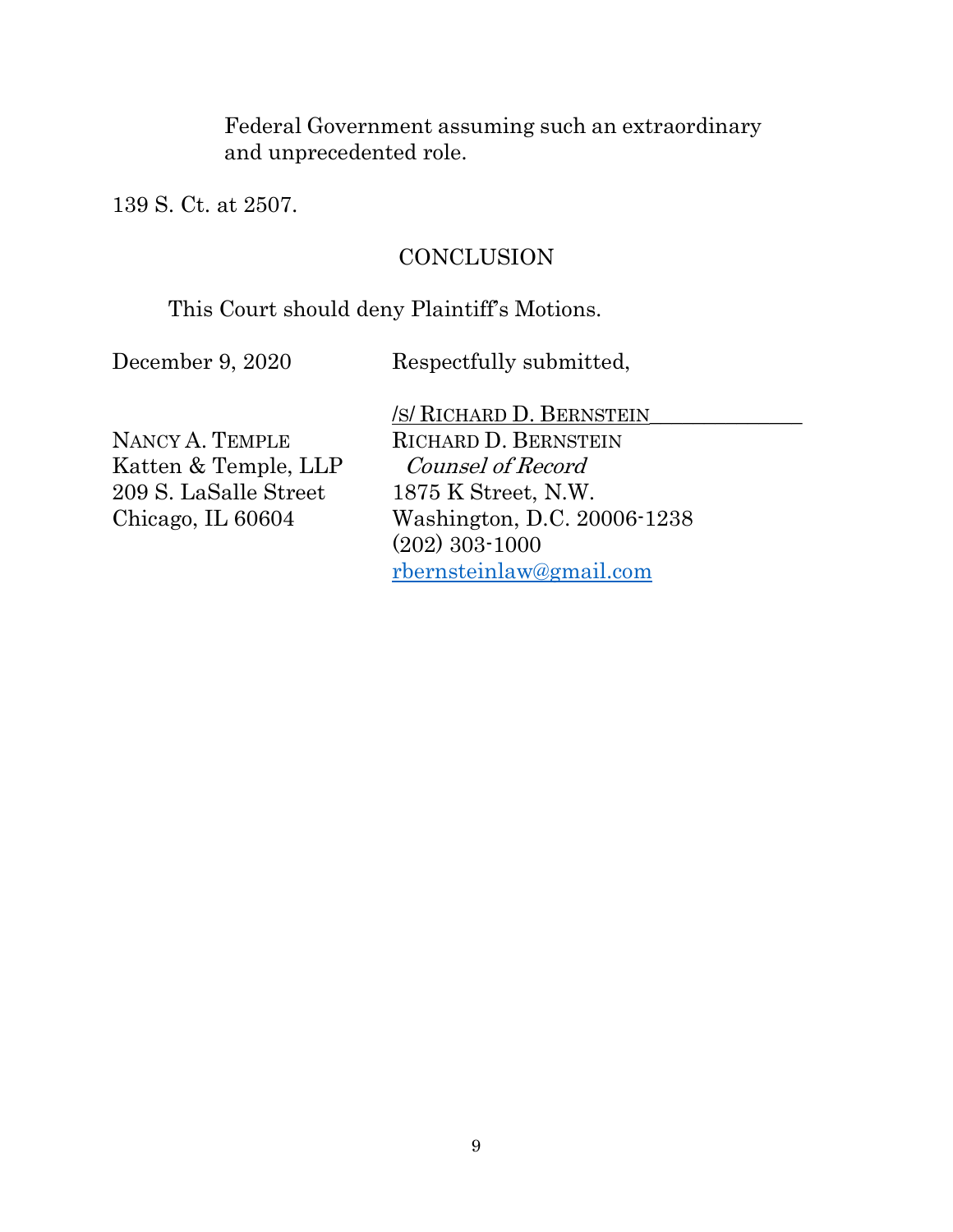#### APPENDIX A

#### LIST OF AMICI CURIAE

Carter Phillips, Assistant to the Solicitor General, 1981-1984.

Stuart M. Gerson, Acting Attorney General, 1993; Assistant Attorney General for the Civil Division, 1989–1993; Assistant United States Attorney for the District of Columbia, 1972–1975.

Christine Todd Whitman, Administrator, Environmental Protection Agency, 2001–2003; Governor, New Jersey, 1994–2001.

John Danforth, United States Senator from Missouri, 1976-1995; United States Ambassador to the United Nations, 2004-2005; Attorney General of Missouri, 1969-1976.

Lowell Weicker, Governor, Connecticut, 1991-1995; United States Senator from Connecticut, 1971-1989; Representative of the Fourth Congressional District of Connecticut in the United States House of Representatives, 1969-1971.

Constance Morella, Representative of the Eighth Congressional District of Maryland in the United States House of Representatives, 1987- 2003; Permanent Representative from the United States to the Organisation for Economic Co-operation and Development, 2003-2007.

Christopher Shays, Representative of the Fourth Congressional District of Connecticut in the United States House of Representatives, 1987- 2009.

Donald Ayer, Deputy Attorney General 1989-90; Principal Deputy Solicitor General 1986-88; United States Attorney, E.D. Cal 1982-86; Assistant U.S. Attorney, N.D. Cal 1977-79.

Edward J. Larson, Counsel, Office of Educational Research and Improvement, United States Department of Education, 1986-1987; Associate Minority Counsel, Committee on Education and Labor, United States House of Representatives, 1983-1986; formerly University of Georgia Law School Professor; currently Hugh & Hazel Darling Chair in Law at Pepperdine University.\*

<sup>\*</sup> The views expressed are solely those of the individual amici, and reference to current positions is solely for identification purposes.